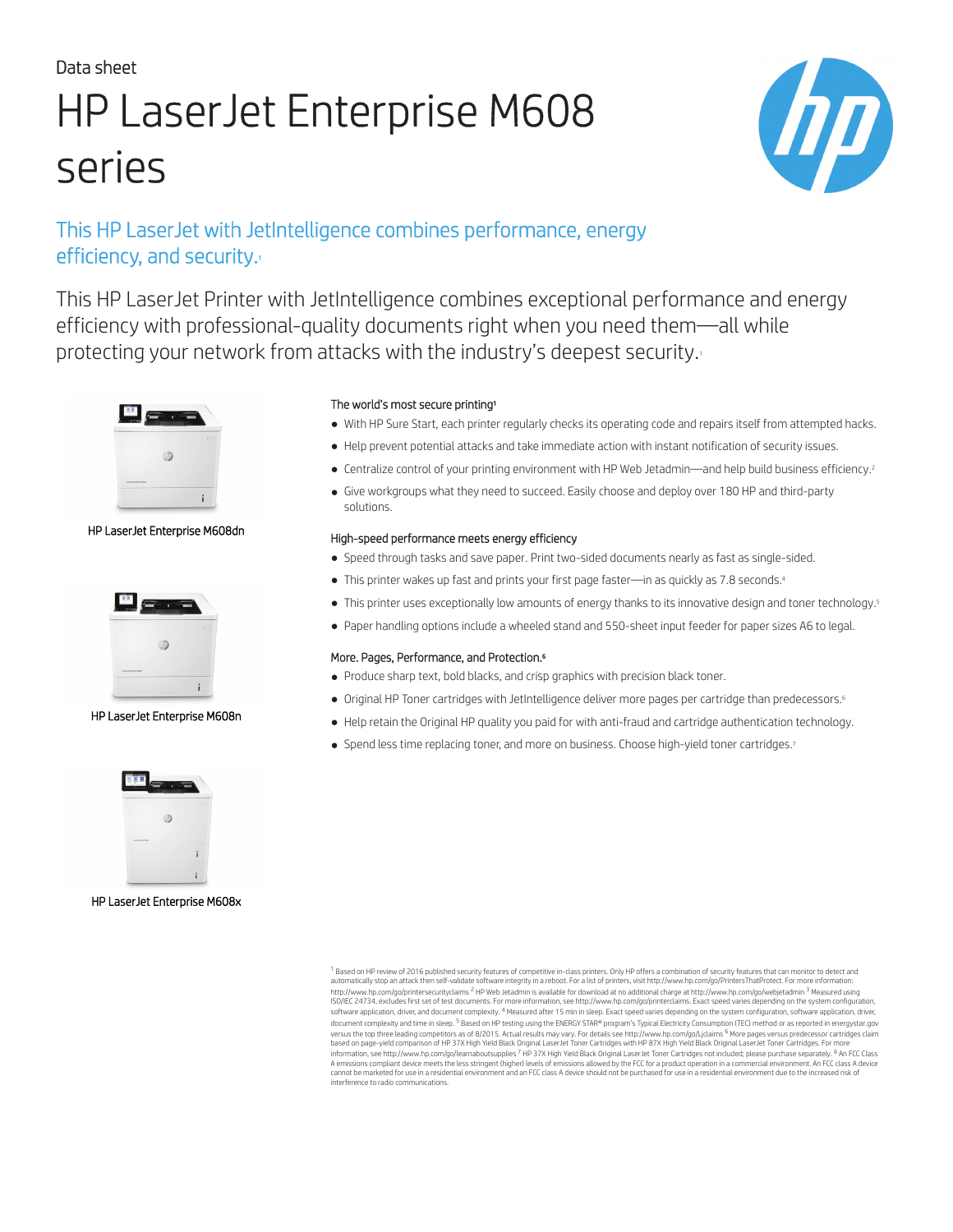# Product walkaround

### HP LaserJet Enterprise M608x



Close-up of I/O ports

# Series at a glance







| Model                                         | HP LaserJet Enterprise M608dn HP LaserJet Enterprise M608n |                                                         | HP LaserJet Enterprise M608x                                             |
|-----------------------------------------------|------------------------------------------------------------|---------------------------------------------------------|--------------------------------------------------------------------------|
| Part number                                   | K0018A                                                     | K0017A                                                  | K0019A                                                                   |
| Print speeds (letter/A4) <sup>2</sup>         | Up to 65/61 ppm                                            | Up to 65/61 ppm                                         | Up to 65/61 ppm                                                          |
| Control panel                                 | 2.7-inch (6.9 cm) LCD with<br>keypad                       | 2.7-inch (6.9 cm) LCD with<br>keypad                    | 4.3-inch (10.9 cm) touchscreen                                           |
| Automatic two-sided printing                  |                                                            | Not available                                           | V                                                                        |
| Hardware Integration Pocket <sup>3</sup>      |                                                            |                                                         |                                                                          |
| 100-sheet tray 1, 550-sheet tray 2            |                                                            |                                                         |                                                                          |
| 550-sheet paper feeder <sup>4</sup>           | Optional (up to four)                                      | Optional (up to four)                                   | $\sqrt{}$ (plus up to three optional)                                    |
| 2,100-sheet paper feeder <sup>4</sup>         | Optional                                                   | Optional                                                | Optional                                                                 |
| Envelope feeder                               | Optional (up to two)                                       | Optional (up to two)                                    | Optional (up to two)                                                     |
| Printer stand                                 | Optional                                                   | Optional                                                | Optional                                                                 |
| 5-bin stapler/stacker/mailbox with job offset | Optional                                                   | Optional                                                | Optional                                                                 |
| Direct mobile printing                        | Optional wireless direct <sup>s</sup> /NFC <sup>6</sup>    | Optional wireless direct <sup>s</sup> /NFC <sup>6</sup> | Embedded Wi-Fi<br>Direct <sup>5</sup> /Bluetooth Low Energy <sup>8</sup> |
| Wireless networking                           | Optional <sup>7</sup>                                      | Optional <sup>7</sup>                                   | Optional <sup>7</sup>                                                    |
| HP High-Performance Secure Hard Disk          | Optional                                                   | Optional                                                | Optional                                                                 |

<sup>1</sup>An administrator must enable the easy-access USB port before use. <sup>3</sup>Measured using ISO/IEC 24734; excludes first set of test documents. For more information, see hp.com/go/printerclaims. Exact speed varies depending on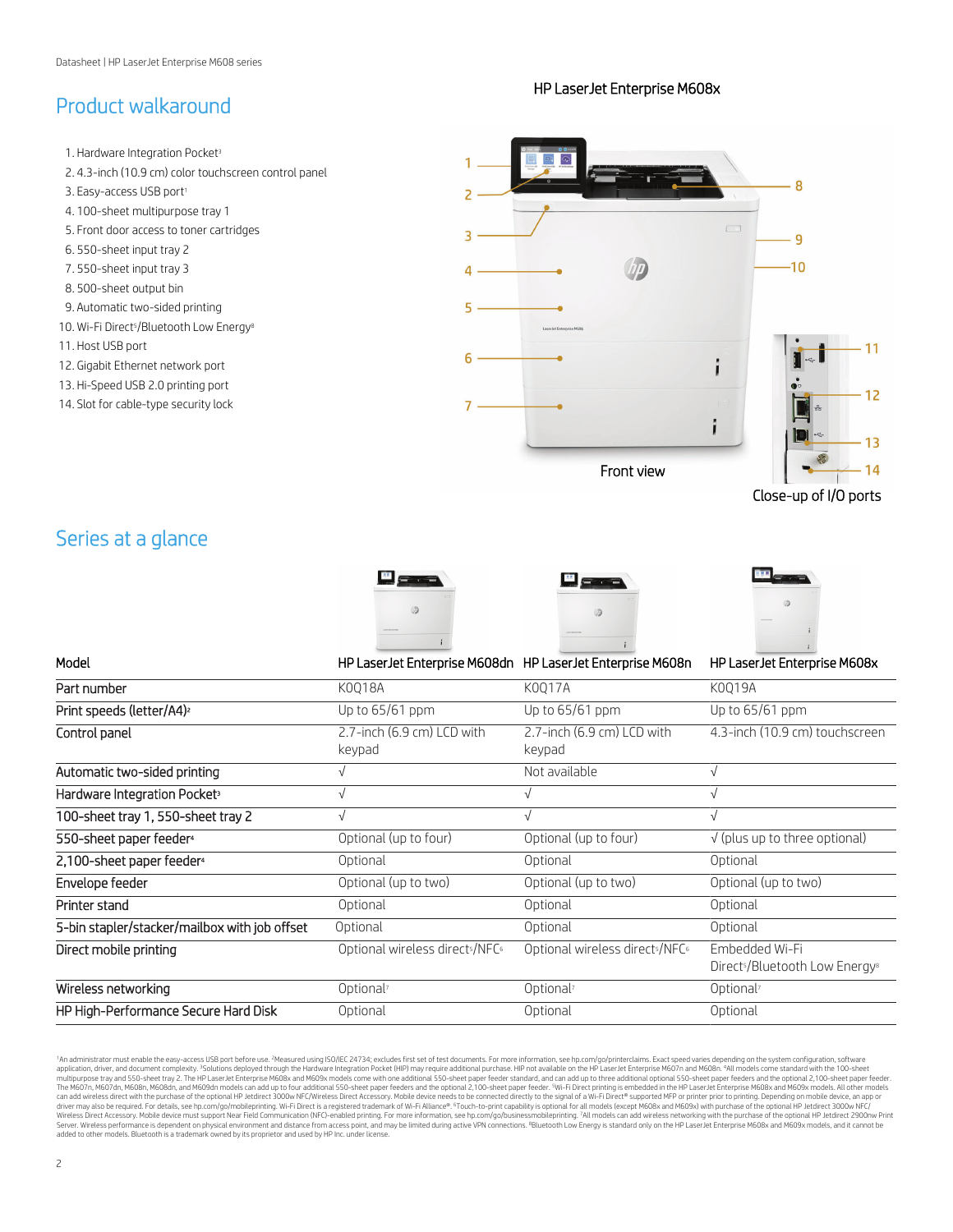### HP Services

Downtime can have serious consequences, so HP provides support beyond the standard warranty. You benefit from reduced risk, maximized uptime, predictable service delivery and no unbudgeted repair costs. HP Care Pack Services provide a comprehensive suite of protection services designed to keep HP hardware and software up and running so employees can stay productive.

### Next Business Day Onsite with Defective Media Retention:

Customers can retain their hard disk drive and keep control of sensitive data.

### Next Business Day Exchange:

Ships a permanent replacement unit overnight via premium airfreight, if hardware issue cannot be resolved remotely. Shipping charges are prepaid by HP.

### Same Day Onsite – 4 hour 9x5 and 13x5:

Sends an HP technician to customers' site the same business day for repair, within 4 hours, if the issue cannot be resolved through remote support. Various support window times are available, for different requirements.

For carepack availability visit: [hp.com/go/cpc](http://hp.com/go/cpc)





# Top features

Only HP Enterprise printers repair themselves from attacks in real time while offering outstanding manageability. Automatically monitor threats, detect intrusions, and validate operating software while centrally managing your fleet with ease.<sup>1</sup>

With speeds up to 65 pages per minute,<sup>3</sup> fast first page out, and a variety of paper-handling options, you get confidence that your employees can speed through their tasks without interruption.

Get more pages and help protect your printer using Original HP Toner cartridges with JetIntelligence.<sup>6</sup>

### Accessories

| ACCESSOFIES<br>LOH17A - HP LaserJet 550-Sheet Paper feeder<br>LOH18A - HP LaserJet 2100 sheet Paper feeder<br>LOH19A - HP Laser Jet Printer Stand<br>LOH2OA - HP LaserJet Stapler/Stacker/ Mailbox<br>LOH21A - HP Envelope Feeder<br>B5L28A - HP Internal USB Ports<br>B5L29A - HP Secure High Perf Hard Disk Drive<br>18031A - HP Jetdirect 2900nw Print Server<br>F5S62A - HP Trusted Platform Module Accessory                                                                                                                                                                                                                                                                                                                                                          |
|----------------------------------------------------------------------------------------------------------------------------------------------------------------------------------------------------------------------------------------------------------------------------------------------------------------------------------------------------------------------------------------------------------------------------------------------------------------------------------------------------------------------------------------------------------------------------------------------------------------------------------------------------------------------------------------------------------------------------------------------------------------------------|
| G6W84A - 1 GB Memory DIMM Kit<br>LOH22A - HP Extension Tray Cover                                                                                                                                                                                                                                                                                                                                                                                                                                                                                                                                                                                                                                                                                                          |
| <b>Supplies</b><br>J8J96A - HP Staple Cartridge Refill<br>LOH24A - HP Laser Jet 110v Maintenance Kit<br>LOH25A - HP Laser Jet 220v Maintenance Kit<br>CF237A - HP 37A Black Original LaserJet Toner Cartridge (11,000 yield)<br>CF237X - HP 37X High Yield Black Original LaserJet Toner Cartridge<br>CF237Y - HP 37Y Extra High Yield Black Original LaserJet Toner Cartridge                                                                                                                                                                                                                                                                                                                                                                                             |
| <b>Services</b><br>U9NE2E - HP 5 year Next Business Day HW Support w/Defective Media Retention<br>U9NE5E - HP 5 year 4 hour 9x5 HW Support w/Defective Media Retention<br>U9NE8E - HP 5 year 4 hour 13x5 HW Support w/Defective Media Retention<br>U9NF1E - HP 5 year Next Business Day Call To Repair HW Support w/DMR<br>U9NF4E - HP 5 year Next Business Day Exchange Service<br>U9NG5PE - HP 2 year Post Warranty Next Business Day Hardware Support w/DMR<br>U9NG7PE - HP 2 year Post Warranty 4 hour 9x5 Hardware Support w/DMR<br>U9NG8PE - HP 1 year Post Warranty 4 hour 13x5 Hardware Support w/DMR<br>U9NHOPE - HP 2 yr Post Warranty Next Business Day Call To Repair HW Support w/DMR<br>U9NH1PE - HP 1 year Post Warranty Next Business Day Exchange Service |

1 Based on HP review of 2016 published security features of competitive in-class printers. Only HP offers a combination of security features that can monitor to detect and automatically stop an attack then self-validate so visit http://www.hp.com/go/PrintersThatProtect. For more information: http://www.hp.com/go/printersecurityclaims<sup>2</sup> HP Web Jetadmin is available for download at no additional charge at http://www.hp.com/go/webjetadmin<sup>3</sup> M first set of test documents. For more information, see http://www.hp.com/go/printerclaims. Exact speed varies depending on the system configuration, software application, driver, and document complexity. <sup>4</sup> Measured after on the system configuration, software application, driver, document complexity and time in sleep. <sup>5</sup> Based on HP testing using the ENERGY STAR® program's Typical Electricity Consumption (TEC) method or as reported in ene environment due to the increased risk of interference to radio communications.